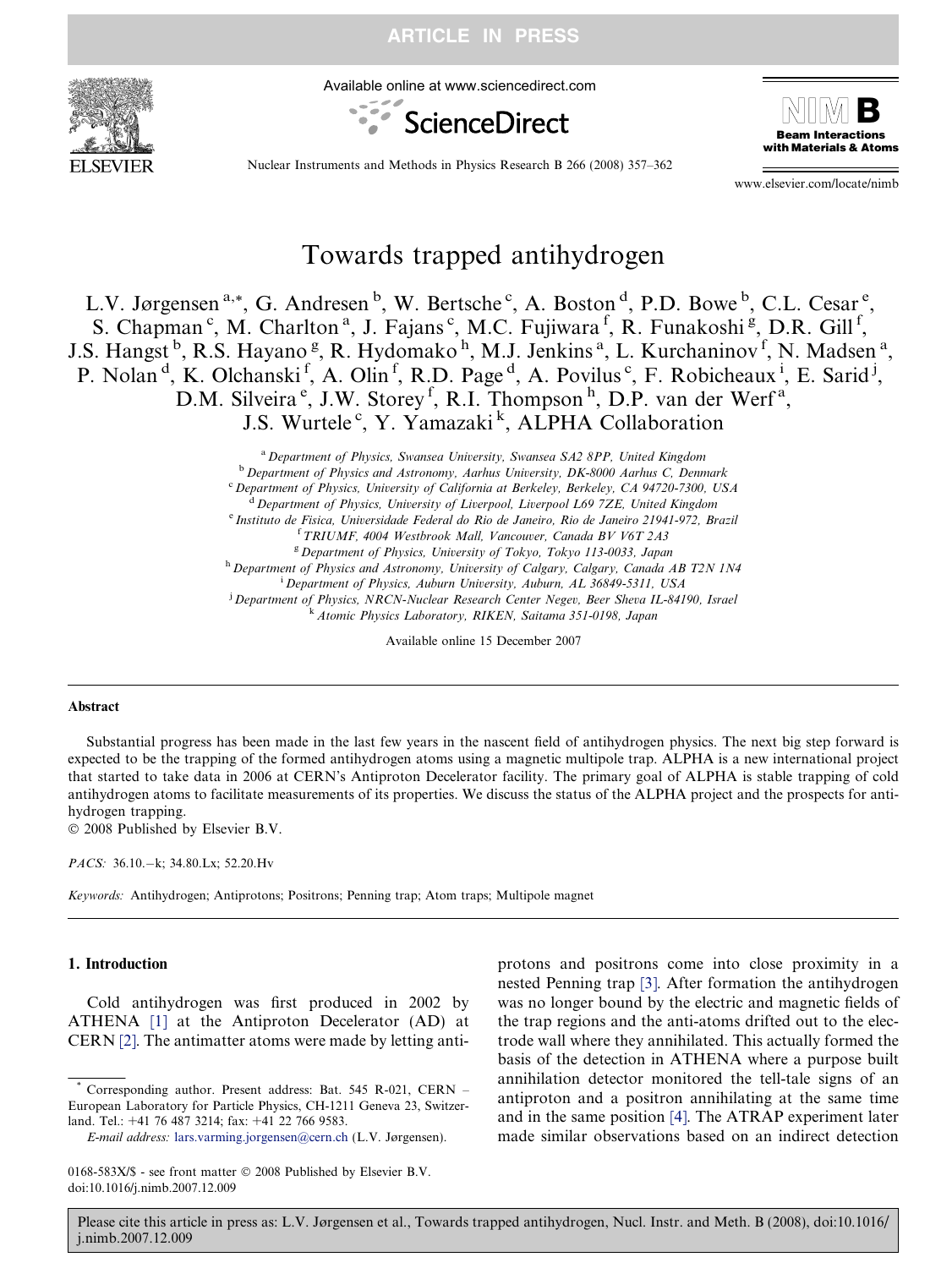method of observing antiprotons from re-ionized antihydrogen [\[5\]](#page-4-0).

Rapid progress has been made in the emerging field over the last few years (see [\[6,7\]](#page-4-0) for recent reviews). However, in order to attain the precision tests of the CPT theorem and gravity that are the ultimate goals of the field, it will most likely be necessary to trap the formed antihydrogen. The ALPHA experiment has constructed the first apparatus to try to achieve the stable trapping of antihydrogen. In this paper we will describe the apparatus and some of the design considerations that went into it.

#### 2. The alpha apparatus

The ALPHA apparatus has been designed to trap neutral antihydrogen atoms. A schematic overview of the apparatus can be seen in [Fig. 1](#page-1-0). It consists of an ATHENA-type Penning–Malmberg charged particle trap with a superimposed magnetic trap for the neutral antiatoms. The apparatus was designed from scratch in a very short time except for the positron accumulator, which was inherited from ATHENA [\[8\].](#page-4-0)

Neutral atoms, or anti-atoms, can be trapped by interactions between an inhomogeneous magnetic field and their magnetic dipole moment. A trapping potential can then be established by using a minimum-B configuration, as described by Pritchard [\[9\].](#page-5-0) In a Ioffe–Pritchard trap the trapping in the radial directions is achieved by a quadrupolar magnetic field, while the trapping in the axial direction is provided by two mirror coils. This trap will be superimposed on the Penning–Malmberg trap for the charge particle constituents in the antihydrogen formation region. Any antihydrogen atom created in a low-field seeking state inside the neutral trap volume with low enough kinetic energy compared to the potential energy due to their magnetic moment would then be trapped magnetically. The trapping depth for ground state antihydrogen is given by

$$
U = 0.67 K/T * \Delta B, \qquad (1)
$$

where  $\Delta B$  is the difference between the minimum and maximum fields. Since present superconductor technology does not permit a trap depth of more than a few Tesla this means that the antihydrogen should have kinetic energies in the range of up to  $1 K$  in order to be trapped. Note that this is only valid for the ground state, as excited states would have higher magnetic moments and are thus easier to trap.

The trapping field  $\Delta B$  in the axial direction in [\(1\)](#page-1-0) is given by  $\Delta B_z = B_{\rm m}$ , where  $B_{\rm m}$  is the strength of the mirror field. In the radial direction  $\Delta B$  is given by

$$
\Delta B = \sqrt{B_s^2 + B_r^2} - B_s,\tag{2}
$$

where  $B_s$  is the field strength of the solenoid used for charge particle trapping and  $B_r$  is the radial field strength of the neutral trap. It follows immediately from [\(2\)](#page-1-0) that it is useful to employ as small a solenoid field  $B_s$  as possible to maximize the trapping depth. However, there are several considerations in determining the optimum solenoidal field for a trapping experiment such as ALPHA. The first one is illustrated by [Fig. 2](#page-2-0) which shows that the trapping efficiency for antiprotons depends strongly on the solenoidal field in the capture trap and decreases by about an order of magnitude when the field is reduced from 3 T to 1 T. Other considerations are the lifetime and synchrotron cooling times of electrons and positrons in the field which is proportional to  $B_s^2$ . To overcome this dilemma ALPHA has opted for a two-solenoid solution with an outer solenoid providing 1 T in the trapping region and another internal solenoid boosting the field in the antiproton capture region to  $3T$  (see [Fig. 1\)](#page-1-0) [\[10\].](#page-5-0) Thus we will maintain 3 T in the capture region for better catching efficiency while



Fig. 1. Schematic view of the ALPHA antihydrogen trap. The graph shows the longitudinal magnetic field on axis due to the solenoids and mirror coils. The dashed curve is the field with the inner solenoid energized, whilst the solid line is that without.

<span id="page-1-0"></span>Please cite this article in press as: L.V. Jørgensen et al., Towards trapped antihydrogen, Nucl. Instr. and Meth. B (2008), doi:10.1016/ j.nimb.2007.12.009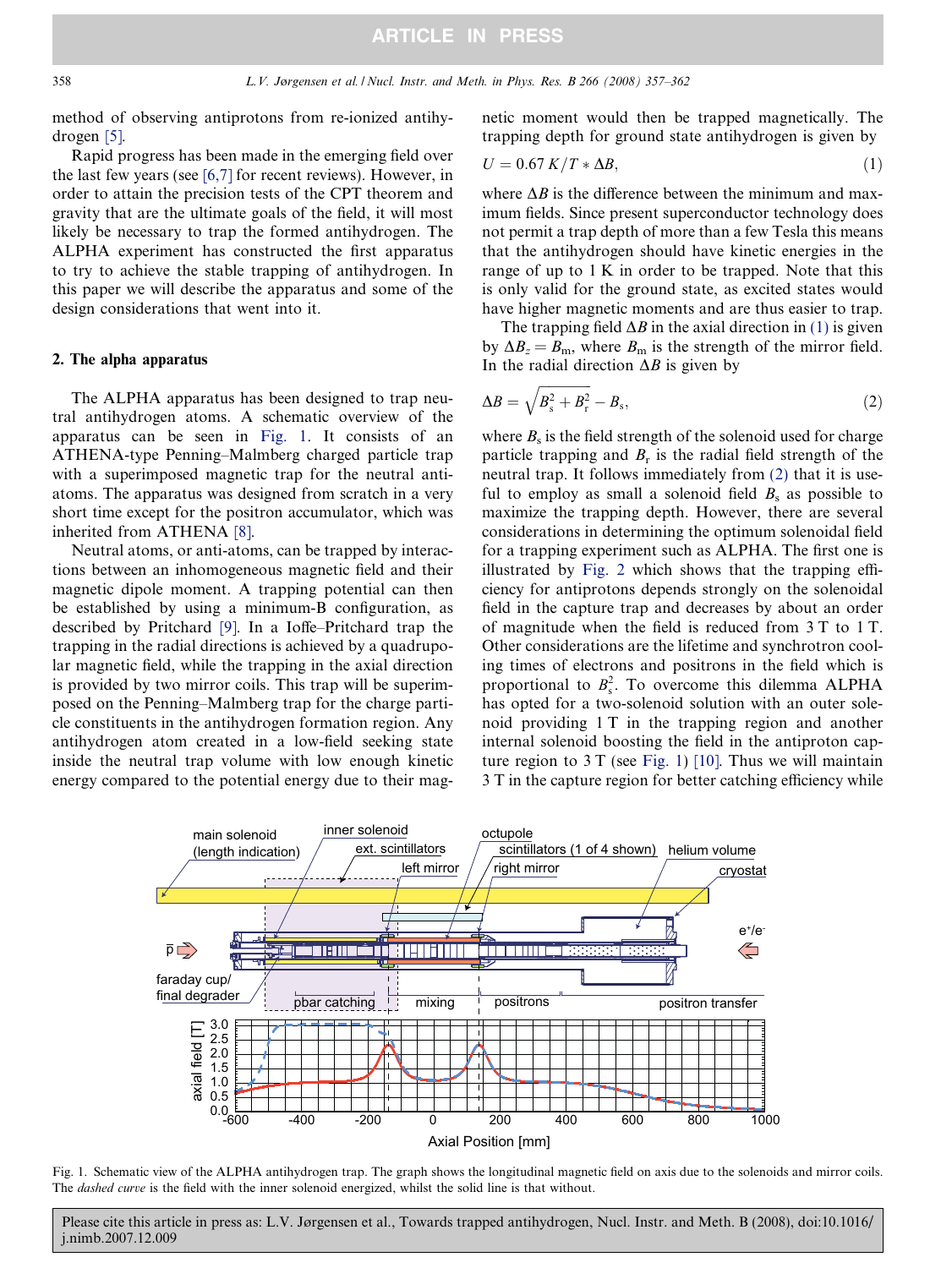L.V. Jørgensen et al. / Nucl. Instr. and Meth. in Phys. Res. B 266 (2008) 357–362 359



Fig. 2. Results for antiproton trapping efficiency versus magnetic field strength. The measurements are normalized to the value for 3 T field. A relative error of 6% is assumed for all the data points to represent the shot-to-shot variations of the measurements.

providing a low axial field in the formation region to facilitate maximum trapping depth for the neutral atoms.

Traditionally the radial field in a magnetic neutral trap has been provided by a quadrupole magnet. However, recent results have suggested that such fields seriously deteriorate the lifetime of the plasmas in the Penning– Malmberg trap due to the non-homogeneous nature of the magnetic field configuration [\[11\]](#page-5-0). This could constitute a major problem as we obviously need to be able to hold on to the charged particle constituents for a long enough time to form antihydrogen. In order to overcome this problem ALPHA has opted to use a higher-order-multipole magnet, or more specifically an octupole configuration instead of the traditional quadrupole radial field [\[10\].](#page-5-0) [Fig. 3](#page-2-0) shows a comparison of the radial field profiles for the ideal quadru-



Fig. 3. Ideal radial profiles of the magnetic field for quadrupole (dashed line) and octupole (solid line) coil configurations.  $B_w$  is the field at the inner wall of the Penning trap electrode, of radius  $r_w$ .

<span id="page-2-0"></span>j.nimb.2007.12.009

pole and octupole configurations and illustrates how the non-uniform field perturbation near the axis, where the charged particles are stored initially, is much smaller for the octupole case. Having decided on an octupole magnet for the neutral trap, [Fig. 3](#page-2-0) also illustrates some of the wider implications this has for the overall design. While the quadrupole field decreases linearly from the wall to the center, the octupole field decreases much faster near the wall. This means that to be able to use as much of the field for trapping as possible the electrodes need to be very thin and very close to the wall or a large part of the field for trapping the neutrals will be lost. ALPHA has therefore developed new designs for the electrodes used in this region to reduce the total radial width of the electrodes down to 1.2 mm from the wall. In total the ALPHA neutral trap can produce an effective trap depth of 1.18 T corresponding to, from Eq. [\(1\)](#page-1-0),  $U = 0.8$  K for ground state antihydrogen.

In ATHENA a purpose-built imaging detector was used as the main detector for identifying antihydrogen annihilations. This consisted of two layers of double-sided silicon strips for detecting the annihilation product from antiprotons. Surrounding this were 192 small CsI crystals used to detect the gammas from annihilating positrons [\[4\]](#page-4-0). ALPHA is constructing a similar imaging detector. Thus, antiproton annihilation events will be imaged by reconstructing the trajectories of the charged particles (mostly pions) produced in the annihilation of antiprotons using silicon strip detectors. The neutral trap does, however, impose much more stringent conditions than was the case in ATHENA. In order to achieve the maximum trapping depth in the neutral trap it is necessary that the octupole magnet be as close as possible to the trap electrode wall. Hence the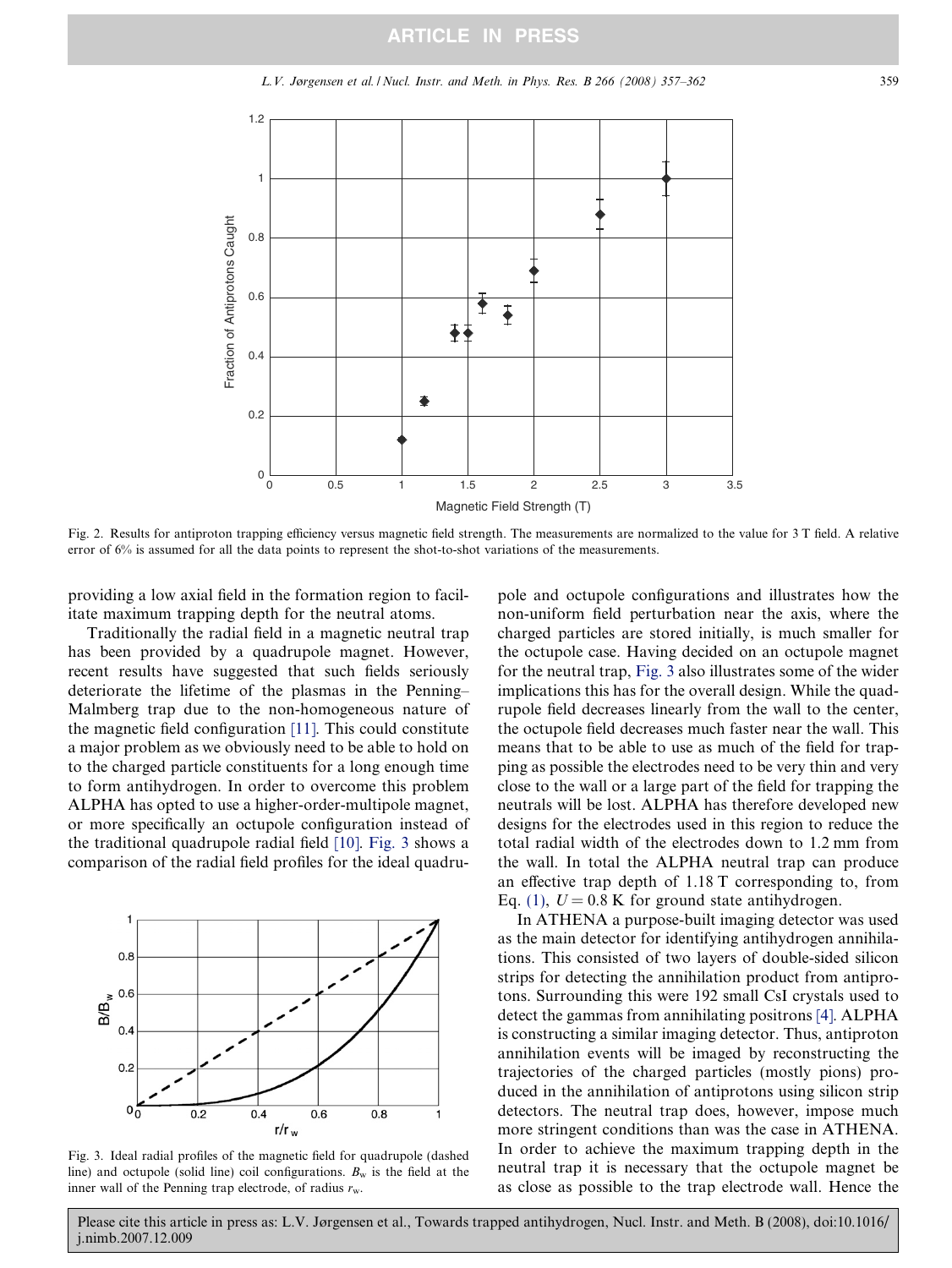detector must be outside the octupole magnet and its cryostat. Having this extra mass inside the detector volume will lead to more multiple scattering events, thus decreasing the spatial resolution of the detector, while the increase in the distance between the annihilation point and the first layer of the detector will further reduce the resolution. This decrease in resolution is countered by having a sufficiently fine pitch in the silicon strip detectors and adding an extra layer of silicon. The total area of the ALPHA detector will also be significantly larger than in ATHENA due to the larger size of the ALPHA traps, which are about a factor of two larger in radius. The gamma detectors have been left out of the ALPHA design due to space considerations and the low efficiency of these detectors (15–20%) and, importantly, because results from ATHENA showed that it was possible to identify antihydrogen annihilations from the spatial distribution of the antiproton annihilations observed using the silicon strips [\[4\].](#page-4-0)

Beyond the main detector ALPHA has a very wide range of detectors and other diagnostic tools at its disposal. These range from a silicon beam counter measuring the arrival time and position as well as approximate transverse size of the arriving antiprotons, HPDs (hybrid photodiodes) for verifying the number of arriving antiprotons, PMT-based scintillators surrounding the experiment and APD (avalanche photodiode)-based scintillators inside the bore of the main magnet observing individual antiproton annihilations. Positron losses are being monitored by several strategically placed CsI photodiode detectors both outside and inside the bore of the magnet. The number of charged particles can be measured destructively using a calibrated Faraday cup or the plasma size imaged using an MCP/phosphor screen arrangement. A non-destructive plasma modes detection system similar to that used in ATHENA [\[12\]](#page-5-0) is under development.

#### 3. Recent results

During the short run period from September to November 2006 the ALPHA apparatus was commissioned, apart from the silicon vertex detector. Furthermore, we were able to take the first steps towards cold, trapped antihydrogen.

As mentioned earlier ALPHA decided to opt for an octupole magnet for the neutral trap. One of the first questions to investigate was to try to confirm that the charged particles would survive long enough in the octupole field to allow formation of antihydrogen. Hence we investigated the survival rate of positrons and antiprotons in the multipole field [\[13\]](#page-5-0). In [Fig. 4](#page-3-0) the results for both antiprotons and positrons are shown. We did not observe the rapid loss (ballistic loss) observed in [\[11\]](#page-5-0) for quadrupole fields and associated with the particles following the field lines of the multipole magnet directly out to the wall. Indeed we observed lifetimes for both species of well above 100 s which is more than sufficient for antihydrogen formation. The ballistic loss and thus the lifetime depend strongly on the radii and length of the plasmas. Although the radii here were unknown the antiprotons were captured at 3 T and subsequently transferred to 1 T, which should cause the cloud to expand by a factor of  $\sqrt{3}$ . The results show that the magnetic fields of the neutral trap are compatible with the standard mixing scheme using a nested Penning–Malmberg trap.

Another cause for concern was whether it would be possible to produce antihydrogen at the reduced magnetic field of 1 T in the formation region necessitated by the neutral trap. To our knowledge no one has ever previously made cold antihydrogen at fields lower than 3 T. The challenge here is that the charged particle clouds will expand in the low-field as described above. Since the formation process is believed to be three-body recombination (see e.g. [\[4\]](#page-4-0)) the formation rate should be proportional to  $n^2$ , where n is the density of the positron plasma. Thus, the change in magnetic field alone should lead to a decrease in the formation rate of a factor of 3. Furthermore, the synchrotron cooling rate of electrons and positrons should be proportional to the magnetic field,  $B^2$ , such that the positron cooling of antiprotons that was observed to precede antihydrogen formation in ATHENA [\[14\]](#page-5-0) would proceed almost an order of magnitude more slowly at 1 T.



Fig. 4. The ratio of the number of antiprotons (positrons) stored in the octupole field to the number stored without the field is plotted versus holding time.

<span id="page-3-0"></span>Please cite this article in press as: L.V. Jørgensen et al., Towards trapped antihydrogen, Nucl. Instr. and Meth. B (2008), doi:10.1016/ j.nimb.2007.12.009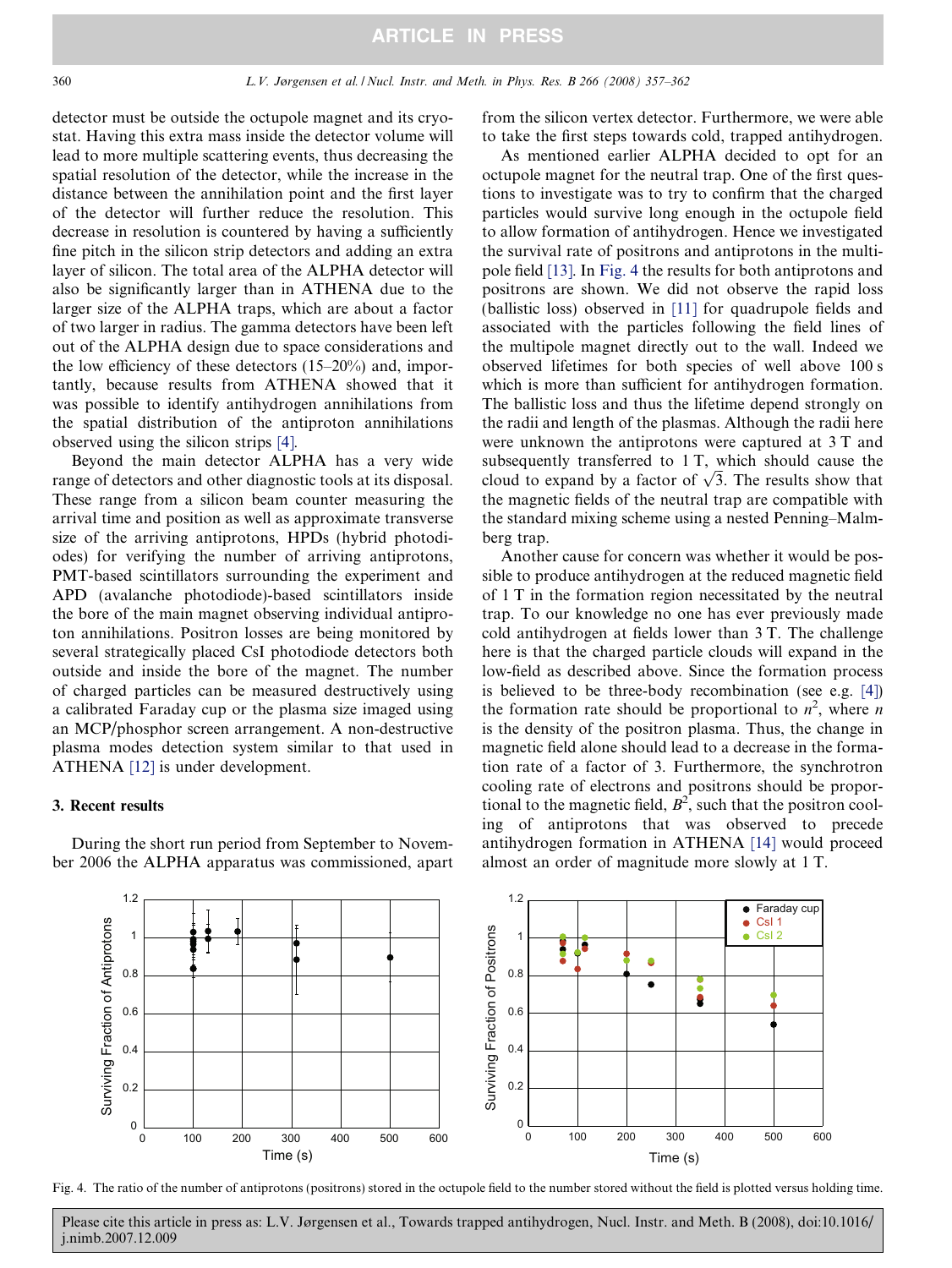

Fig. 5. Antiproton cooling by positrons in a magnetic field of 1 T, making it likely that antihydrogen will form. The figure shows the triggers from the APD scintillators placed inside the bore of the main magnet. These completely surround the trap with a solid angle near unity. The time is measured from the time the antiprotons are injected into the positron plasma.

Our results [\[15\]](#page-5-0) shown in [Fig. 5](#page-4-0) indicate that the antiprotons were cooled efficiently at 1 T, even if over a longer period than observed in ATHENA. The efficient cooling of antiprotons in the presence of positrons and the presence of trigger signals from antiproton annihilation with a similar time structure as observed elsewhere for with antihydrogen formation [\[16\],](#page-5-0) together with the absence of both signals if the positron plasma is either heated to several thousand K or not present during the measurements, leads us to believe that we have most likely been able to make antihydrogen at this lower magnetic field. Since the main ALPHA imaging detector was not yet ready in 2006 we were not able to unambiguously ascertain that we have indeed made antihydrogen, but the results gives us great confidence that we can put this problem behind us.

### 4. Outlook

In order to achieve antihydrogen that is cold enough to trap in the weak trapping field of a neutral trap, we plan to investigate several variations of the standard nested-trap scheme. This is because results from ATHENA [\[17\]](#page-5-0) and ATRAP [\[18\]](#page-5-0) have shown that the standard method mostly produces antihydrogen with a much higher kinetic energy (or temperature) than can be trapped in a neutral trap. This could potentially make it impossible to trap antihydrogen made under such a scheme. The problem is basically that the antiprotons form antihydrogen before they are in complete thermal equilibrium with the positron plasma [\[17\].](#page-5-0) The general trends of the variations to the scheme are therefore to try to keep the antiprotons as cold as possible at the time they recombine with a positron to make antihydrogen. This is because the antiproton, by virtue of its larger mass, contributes virtually all the kinetic energy of the newly formed antihydrogen atom. Such variations include e.g. inverted mixing, where the antiprotons are kept stationary in the middle and the positrons are injected into them, or slowly moving the positron plasma into contact with the stationary antiprotons. Other possibilities include forming positronium, the bound state of an electron and a positron, somewhere nearby to facilitate interaction with the antiprotons. Only further tests will show which one of these formation methods hold the most promise for creating large numbers of antihydrogen cold enough to trap.

Another area under investigation is compression of the charged constituent plasmas using the rotating wall technique [\[19,20\]](#page-5-0). This is because the size of the plasmas influences their survival in the multipole field, as described above, with well-centered plasmas suffering fewer losses. Better control of the plasma size should also promote more complete overlap of the two plasmas, which again should lead to better control over the formation process and possible higher rates of formation.

#### 5. Summary

We have presented the ALPHA antihydrogen apparatus. We have shown that antiprotons and positrons can survive the magnetic fields of an octupole neutral trap sufficiently long to allow them to make antihydrogen. We have further shown that antiprotons can be captured at high magnetic field and transferred to a lower field without significant losses and that they can subsequently make antihydrogen in this low-field environment without further manipulations. This lower field will make it possible to erect a neutral trap with significantly higher well depth than would be possible at higher solenoid fields. These advances prepare the way for attempts to trap antihydrogen.

#### Acknowledgements

We are grateful to the AD team at CERN for providing a high quality antiproton beam. We wish to thank CERN, BNL and TRIUMF for the technical support they have provided. This work was supported by CNPq, FAPERJ, CCMN/UFRJ (Brazil), ISF (Israel), MEXT, RIKEN (Japan), FNU (Denmark), NSERC, NRC/TRIUMF (Canada), DOE, NSF (USA) and EPSRC (UK).

#### References

- [1] M. Amoretti et al., ATHENA Collab., Nature 419 (2002) 456.
- [2] S. Maury, Hyperfine Int. 109 (1997) 43.
- [3] G. Gabrielse, S.L. Rolston, L. Haarsma, W. Kells, Phys. Lett. A 129 (1988) 38.
- [4] M. Amoretti et al., ATHENA Collab., Nucl. Instr. and Meth. A 518 (2004) 679.
- [5] G. Gabrielse et al., ATHENA Collab., Phys. Rev. Lett. 89 (2002) 213401.
- [6] M. Amoretti et al., ATHENA Collab., Nucl. Instr. and Meth. B 247 (2006) 133.
- [7] G. Gabrielse, Adv. At. Mol. Opt. Phys. 50 (2005) 155.
- [8] L.V. Jørgensen et al., ATHENA Collab., Phys. Rev. Lett. 95 (2005) 025002.

<span id="page-4-0"></span>Please cite this article in press as: L.V. Jørgensen et al., Towards trapped antihydrogen, Nucl. Instr. and Meth. B (2008), doi:10.1016/ j.nimb.2007.12.009